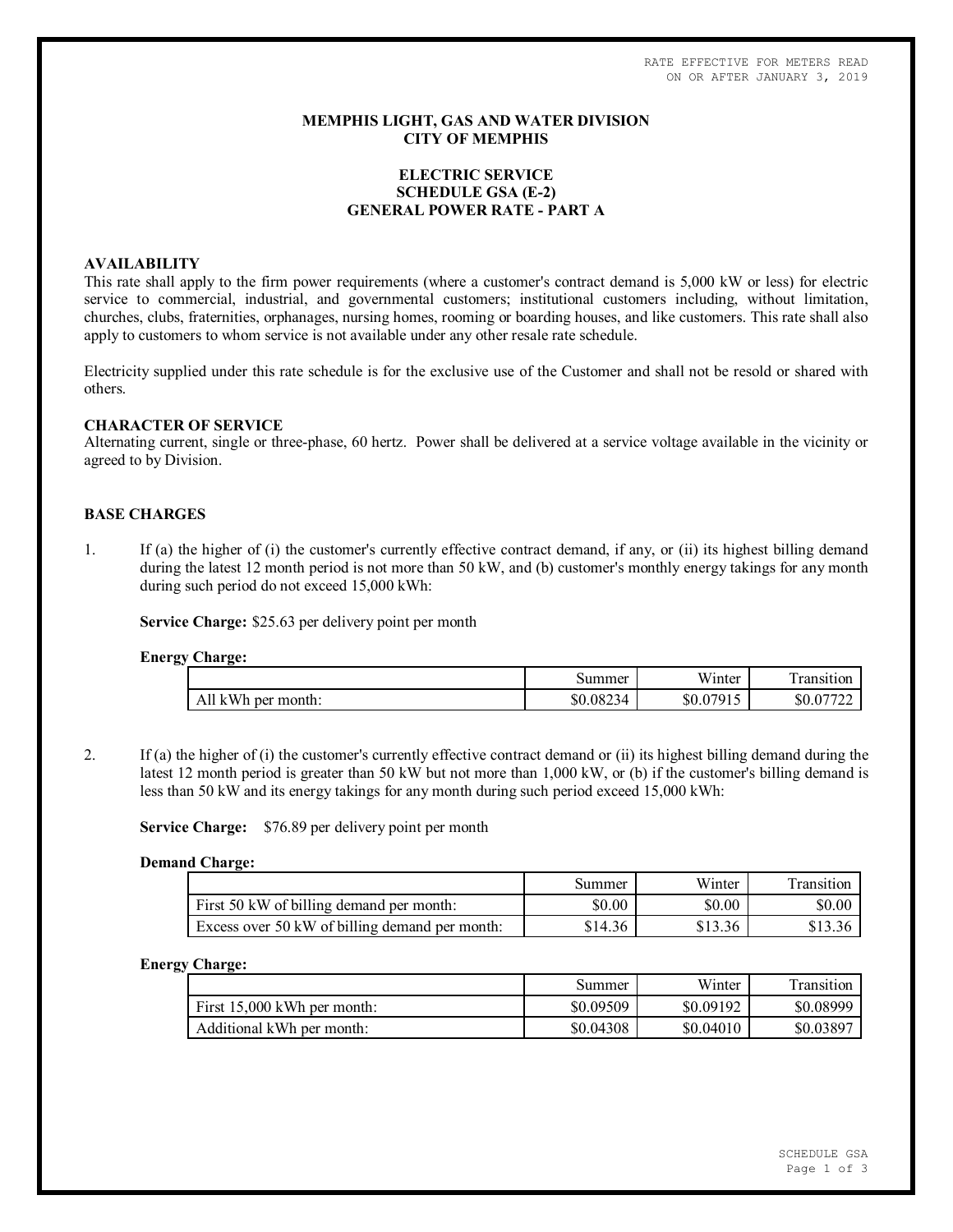3. If the higher of the customer's currently effective contract demand or its highest billing demand during the latest 12 month period is greater than 1,000 kW:

**Service Charge:** \$307.57 per delivery point per month

### **Demand Charge:**

|                                                                                                      | Summer  | Winter  | Transition |
|------------------------------------------------------------------------------------------------------|---------|---------|------------|
| First 1,000 kW of billing demand per month:                                                          | \$13.34 | \$12.35 | \$12.35    |
| Excess over 1,000 kW of billing demand per<br>month:                                                 | \$13.18 | \$12.18 | \$12.18    |
| Excess of billing demand over the higher of 2,500<br>kW or the customer's contract demand per month: | \$13.18 | \$12.18 | \$12.18    |

### **Energy Charge:**

|                       | Summer    | <b>TTT</b><br>Winter | $\sim$<br>ransition |
|-----------------------|-----------|----------------------|---------------------|
| All kWh<br>per month: | \$0.04826 | \$0.04527            | \$0.044             |

## **DETERMINATION OF SEASONAL PERIODS**

Summer Period shall mean the June, July, August, and September billing months. Winter Period shall mean the December, January, February, and March billing months. Transition Period shall mean the April, May, October, and November billing months.

# **TENNESSEE VALLEY AUTHORITY FUEL COST AND PURCHASED POWER ADJUSTMENT RIDER**

The above rates are subject to adjustment under the provisions of the Tennessee Valley Authority Fuel Cost and Purchased Power Adjustment Rider.

### **ADJUSTMENT**

The base demand and energy charges shall be increased or decreased in accordance with the current Adjustment Addendum published by TVA. (In addition, such charges shall be increased or decreased to correspond to increases or decreases determined by TVA in the value of the hydro generation benefit allocated to residential customers.)

## **DETERMINATION OF DEMAND**

Division shall meter the demand in kW of all customers having loads in excess of 50 kW. The metered demand for any month shall be the highest average during any 30-consecutive-minute period of the month of the load metered in kW. The measured demand for any month shall be the higher of the highest average during any 30 consecutive-minute period of the month of (a) the load metered in kW or (b) 85 percent of the load in kVA plus an additional 10 percent for that part of the load over 5,000 kVA, and such measured demand shall be used as the billing demand, except that the billing demand for any month shall in no case be less than 30 percent of the higher of the currently effective contract demand or the highest billing demand established during the preceding 12 months.

### **MINIMUM MONTHLY BILL**

The monthly bill under this rate schedule shall not be less than the sum of (a) the base service charge, (b) the base demand charge, as adjusted, applied to the customer's billing demand, and (c) the base energy charge, as adjusted, applied to the customer's energy takings; provided, however, that, under 2 of the Base Charges, the monthly bill shall in no event be less than the sum of (a) the base service charge and (b) 20 percent of the portion of the base demand charge, as adjusted, applicable to the second block (excess over 50 kW) of billing demand, multiplied by the higher of the customer's currently effective contract demand or its highest billing demand established during the preceding 12 months.

Division may require minimum bills higher than those stated above.

## **SEASONAL SERVICE**

Customers who contract for service on a seasonal basis shall be limited to 2,500 kW and shall pay the above charges, as adjusted, plus an additional seasonal use charge equal to  $(1)$  \$0.01394 per kWh per month under 1 of the Base Charges,  $(2)$